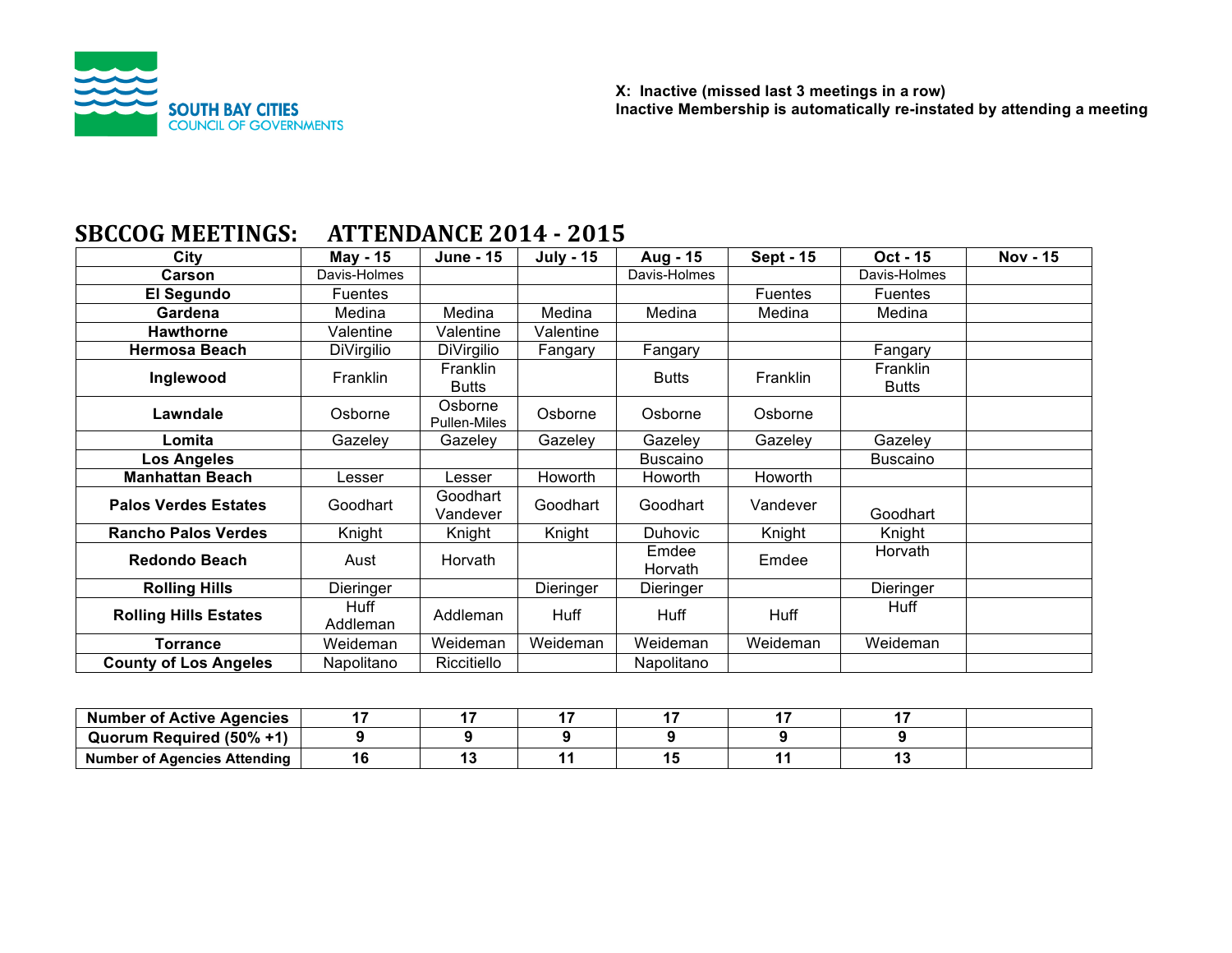## SOUTH BAY CITIES COUNCIL OF GOVERNMENTS THURSDAY, OCTOBER 22, 2015 SOUTH BAY CITIES COUNCIL OF GOVERNMENTS THEATER 20285 S. WESTERN AVENUE, 1ST FLOOR, TORRANCE, CA 90501

## **I. CALL TO ORDER**

Chair Gazeley called the SBCCOG Board of Directors meeting to order at 6:05 pm.

## **II. INTRODUCTIONS**

# **In attendance were the following voting elected officials:**

Lula Davis-Holmes, Carson Suzanne Fuentes, El Segundo Dan Medina, Gardena Hany Fangary, Hermosa Beach Ralph Franklin, Inglewood Jim Gazeley, Lomita Joe Buscaino, Los Angeles

Jim Goodhart, Palos Verdes Estates Christian Horvath, Redondo Beach Jim Knight, Rancho Palos Verdes Bea Dieringer, Rolling Hills Britt Huff, Rolling Hills Estates Kurt Weideman, Torrance

## **Non-voting elected officials:**

Jim Butts, Inglewood

#### **Also in attendance were the following persons:**

Stan Myles, AQMD John Barna, Anrab Associates Tom Bakaly, Hermosa Beach Dina Saleh, Iteris Jeff Kiernan, League of CA Cities Jacob Haik, Los Angeles David Roberts, Los Angeles Mike Bohlke, Metro Phil Washington, Metro Danielle Valentino, Metro Jacki Bacharach, SBCCOG

Natalie Champion, SBCCOG Suzanne Charles, SBCCOG Kim Fuentes, SBCCOG Marcy Hiratzka, SBCCOG Rosemary Lackow, SBCCOG Steve Lantz, SBCCOG Chris Cagle, SBWIB Kim Turner, Torrance Kaitlin Zitelli, UC Irvine

# **III. CONFIRM POSTING OF THE AGENDA BY THE CITY OF TORRANCE**

Jacki Bacharach confirmed that the agenda was properly posted in the City of Torrance.

**IV. ANNOUNCEMENTS OF ANY CHANGES TO THE AGENDA –** Ms. Bacharach noted that the Steering Committee did not have a complete copy of the Contract for Services of an Installer to Consult on EVCS Project (Item VI-E on the Board agenda's Consent Calendar) when this item was approved on October 12 at the Steering Committee meeting. However, the complete contract was included in the Board packet.

#### **V. PUBLIC COMMENT –** None

#### **VI. CONSENT CALENDAR**

Board Member Weideman **PULLED** Item VI-B (Request to Metro re: ExpressLanes Funds Accounting and Performance Analysis) from the Consent Calendar.

**MOTION** by Board Member Knight, seconded by Board Member Franklin, to **APPROVE** Consent Calendar as submitted except for Item VI-B. Board Member Goodhart abstained from approving Item A as he was absent at the September 24 meeting. No objection. So ordered.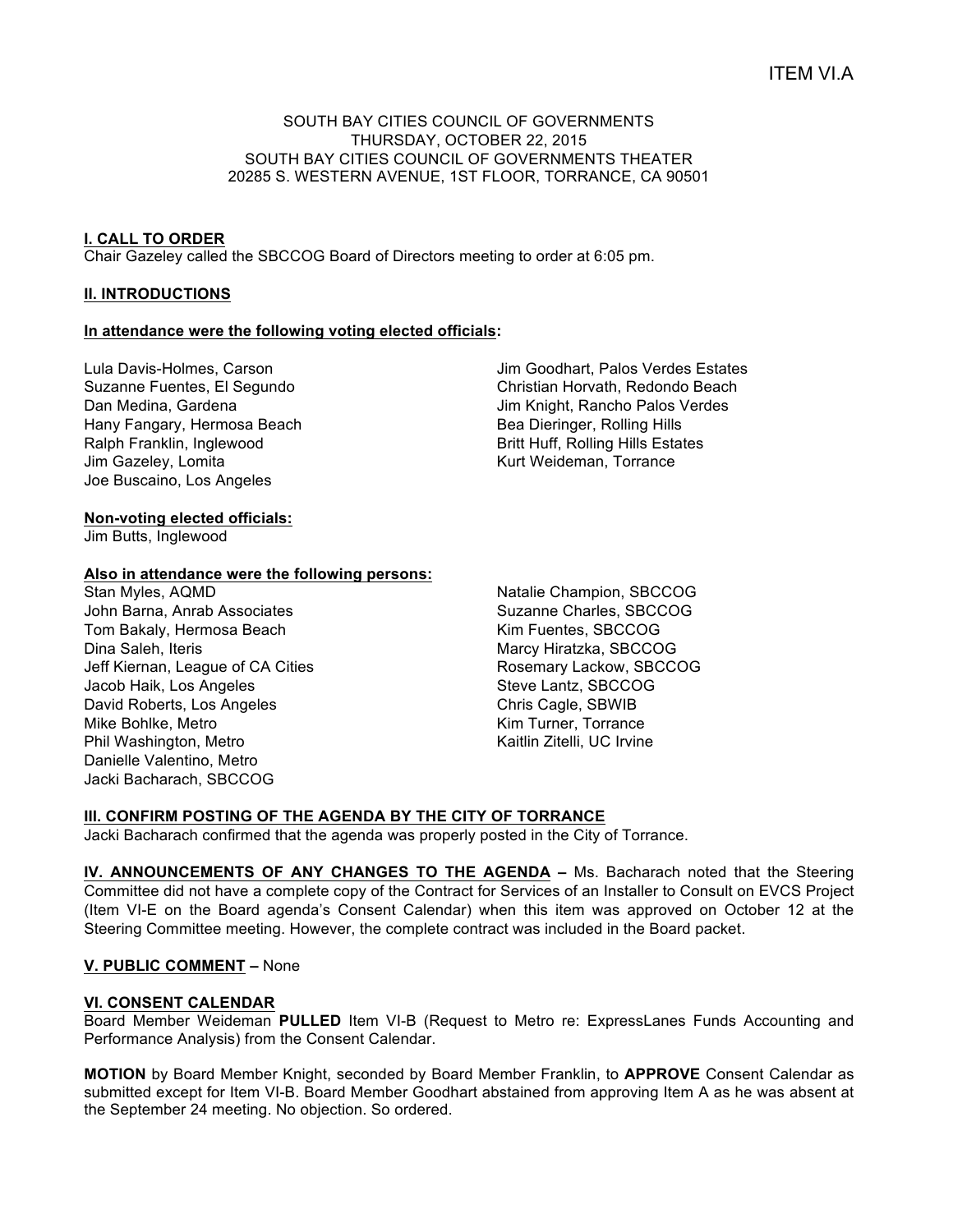- **A. September Board Meeting Minutes** *(attachment) –* **Approved**
- **B. SBCCOG Financial Policies and Procedures Update** *(attachment)* **– Approved**
- **C. Strategic Plan Update Schedule** *(attachment)* **– Approved**
- **D. Approved by Steering Committee – Time Critical**
- **1. Contract for Services of an Installer to Consult on EVCS Project** *(attachment)* **– Received & Filed**
- **E. Status of Legislation of Interest to SBCCOG** *(attachment)* **– Received and filed**
- **F. Monthly Reports – Received and Filed**
	- **1. South Bay Environmental Services Center Report** *(attachment)*
	- **2. Transportation Report** *(attachment)*
	- **3. CARB September Board report from Judy Mitchell** *(attachment)*

## **REMOVED FROM CONSENT - Request to Metro re: ExpressLanes Funds Accounting and Performance Analysis** *(attachment)*

Due to concerns of the South Bay transit operators that they did not want the accounting and performance analysis tied to initiating the Call for Projects process for surplus revenues from the ExpressLane, Board Member Weideman suggested striking the words, "Before undertaking a grant application process that is double the size of the initial Call," at the beginning of the last paragraph. Jacki Bacharach added that another change to the original letter will be a correction re: the size of the revenues in question. The revision will read, "Metro staff estimates that from \$42 to \$53 million will be generated in surplus toll revenues during Fiscal Years 2016-17 and 2017-2018." Jacki Bacharach and Steve Lantz explained that the SBCCOG does not wish to send a letter that would negatively affect or interrupt the planned MEL Call for Projects, the applications for which are due in February 2016. Board Member Goodhart asked when a response from Metro could be anticipated, and Ms. Bacharach said that Metro would probably respond fairly soon upon receiving the SBCCOG's letter.

**MOTION** by Board Member Weideman, seconded by Board Member Goodhart, to **APPROVE** Item B as amended. No objection. So ordered.

## **VII. PRESENTATIONS**

**Update from Metro's new CEO Phil Washington** – Inglewood Mayor and Metro Alternate Board Member, James Butts, introduced Phillip Washington, Metro's CEO since May 2015. Mr. Washington reported that Metro currently has five major rail, plus highway projects, under construction: Expo Line, Gold Line (both of which are expected to exceed ridership projection), Crenshaw Line, Regional Connector, and Purple Line. The general goal of these projects is to build a regional system that works together but in which the car is not an enemy. In regards to the potential sales tax ballot measure, Mr. Washington said that he met with the LA County COG Executive Directors to discuss Metro's potential ballot measure framework (performance metrics), the LRTP, the sub-regional Mobility Matrices, and their implications. The Metro Board was briefed on the feedback at the October 22 Metro Board meeting, and the current status of the framework was received. Metro staff will bring this item back to the Metro Board for final adoption in December, after more input on the framework is collected from stakeholders. The six categories of Metro's proposed performance metric framework are: accessibility, economy, mobility, safety, state of good repair, and sustainability. Mr. Washington said that the new ballot measure looks at the renewal of the existing Measure R. He said that the renewal of Measure R would provide \$90 to \$120 billion dollars over an additional 30-40 year time period. Metro gave the sub-regions targets (in current year dollars and year of expenditure dollars) and was met with some confusion as to what the targets should be, due to the fact that current year dollars will be lower without considering inflation. Mr. Washington reported that the Metro Board approved the funding of the first phase of Metro's LRTP Education Program. It includes informing constituents of what has been done since Measure R was implemented, as well as what still needs to happen and the need for an additional sales tax. He reported that Metro is ahead of the schedule that was used when Measures R and J were about to go to the ballot, and added that he personally believes that Metro should educate the public about sales tax measures, even if the potential one does not occur. Mr. Washington gave a timeline of milestones regarding the potential sales tax, and said that one way to reach the public is to have telephone town halls with the Metro Board, in which thousands of people will be able to participate on their phones and ask questions. To conclude, Mr. Washington talked about hosting an industry forum in 2016 that would invite several hundred international firms as both traditional and non-traditional private-public-partnerships to invest capital into Metro. Metro has also created an Office of Extraordinary Innovation which is tasked with seeking out global innovation and implementing it locally. Joshua Schank was named Chief Innovation Officer. After Mr. Washington concluded his report, Board Member Franklin commented that while the engagement of private and government sectors is vital, Metro should not forget about reaching out to its system users, since many of them are working class riders and may not be easily heard. He also suggested that Metro change the dates on which the Service Council meet with Mr. Washington, as they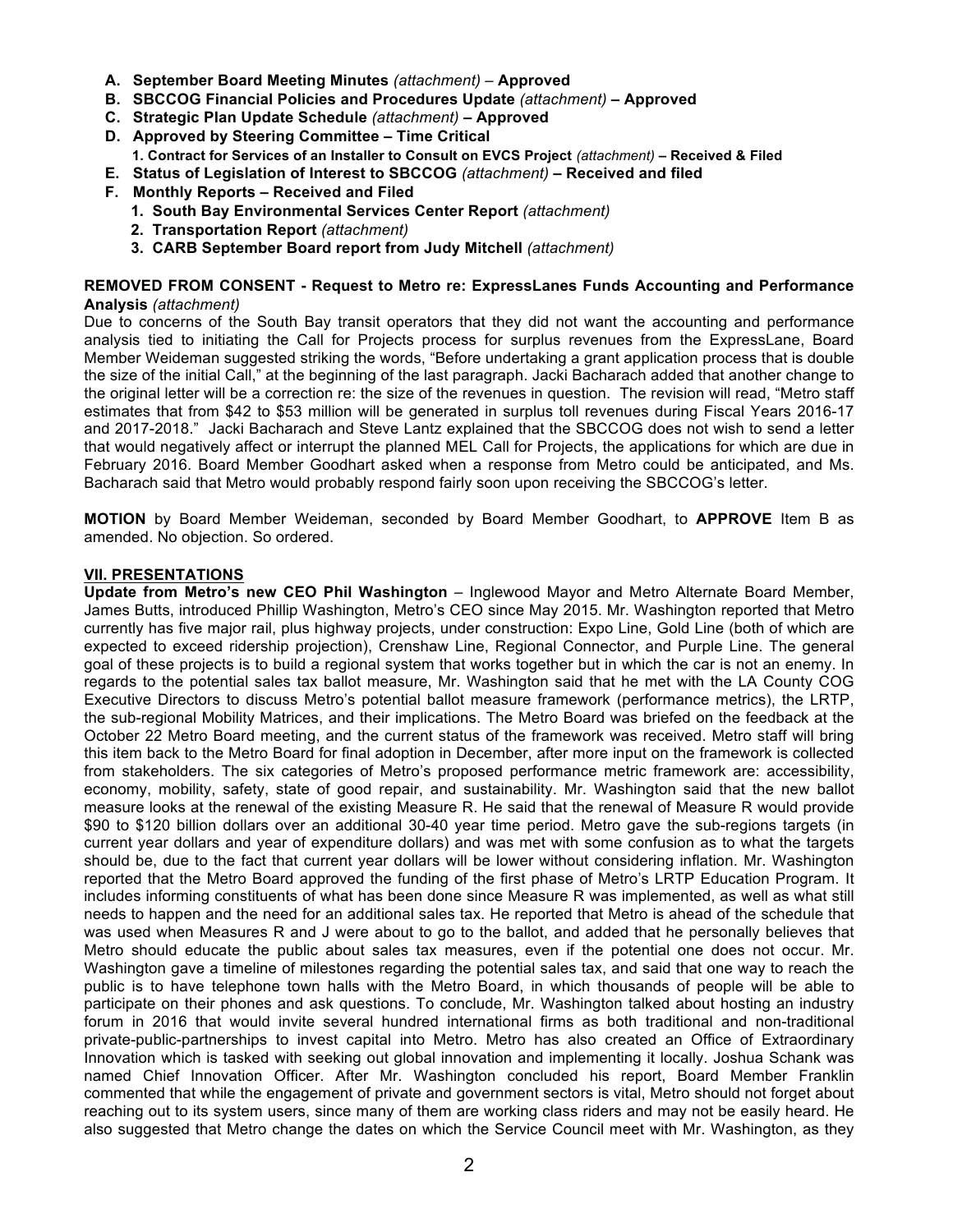fall on Tuesdays, when many elected officials need to be in City Council meetings. Mr. Washington responded that Metro will educate everyone and acknowledged that LA has the lowest fares for a system of this size in the country, with 80% of low-income riders. He also said that his meeting schedule with the Service Councils will be altered to accommodate as many elected officials as possible. Board Member Dieringer expressed her ongoing concerns for public safety and fare evasion at transit stations, saying that more law enforcement officers and security cameras are needed on platforms and in elevators. As a Deputy District Attorney, she stated that it is difficult to file a felony on criminals who know how to work around the system and take advantage of free access cards, especially when Metro train videos cannot be procured for evidence in a timely manner. Mr. Washington said that Metro is implementing new technology and doubling up on security in identified hotspots within the County. Metro has four 24-foot high sky towers which are mobile units that house two people each, and ten stationary security kiosks that connect officers to Metro's operations center. Metro also has the use of a technology called LexRay, which offers secure Metro applications designed to increase communication between rail and bus operations and police. This allows live feeds in buses and on platforms. Metro's new Security Chief is also analyzing the response time of LA County sheriffs. Mr. Washington acknowledged that Metro's "open system" differs from older transit and rail systems (like in Chicago and New York) that are equipped with more gated security and fare evasion measures, and stated that it is expensive to build such infrastructure. Board Member Knight asked if the five Metro projects under construction that were mentioned earlier by Mr. Washington are going to continue to have open systems. Mr. Washington said that Metro needs to decide if it is going to design future stations with hardened specifications. Board Member Medina commented that he is a frequent user of Metro's bus and rail system and that the buses and trains are never late and sheriffs are always visible at the Harbor Gateway Transit Center. Board Member Franklin commented that one of Metro's sky towers was put at the Willowbrook/Rosa Parks Station and has been effective in assuring riders that the trains and platforms are safe. Board Member Goodhart said that he went on a recent inspection of the Green Line station on Aviation Blvd and noted that the platform allows for only a two-car train. This is problematic because trains are crowded as a result, and a greater frequency and headway is needed. Mr. Washington responded that Metro has bi-annual "shake-ups" during which transit routes, timetables, and capacity issues are adjusted. Metro will see about having ten trains per hour instead of the current eight. Jacki Bacharach added that the Green Line has two-car platforms because it was originally designed to be an automated rail line with three-minute headways. She asked what surprises Mr. Washington encountered since relocating to Los Angeles and Mr. Washington said that there are a great deal of bureaucratic procedures here, especially when designing and approving things, which delays project schedules. He said he would like to see that changed.

Board member Butts left the meeting at this time.

# **VIII. SBCCOG ACTION ITEMS, REPORTS, AND UPDATES**

- **A. Homeless Initiative** Jacki Bacharach announced that LA County Supervisorial Districts 2 and 4 each confirmed the joint funding of \$600,000+ to the South Bay PATH homeless initiative. PATH is revising the scope of work. There be further discussion with the County to clarify what role the SBCCOG will have, but the SBCCOG will receive \$25,000 from the \$600,000. The Notice to Proceed is expected to be in January 2016. Required contracts will be brought back for final approval to the SBCCOG Board as soon as they are ready - potentially in November (or at the December Steering Committee.)
- **B. Green Building Challenge** Kim Fuentes announced the South Bay Mayors have been engaged in promoting outreach to their local businesses. She listed the number of participating businesses in each city thus far: 8 in El Segundo, 6 in Torrance, 3 in Redondo Beach, 3 in Rancho Palos Verdes, 2 in Gardena, 2 in Manhattan Beach, 1 in Palos Verdes Estates, 1 in Rolling Hills Estates, and 1 in the unincorporated community of Lennox. Currently, there are no participants in the cities of Inglewood, Hawthorne, Lawndale, Carson, Rolling Hills, and Hermosa Beach. The SBESC has trained ten volunteers on community outreach for this program. The first e-newsletter (to current and prospective participants) was recently released; the goal is to publish 2 per month. The SBESC hopes to have 200 participating businesses by February 2016.
- **C. Holiday Light Exchange** *(attachment)* Jacki Bacharach announced that Edison and LADWP customers within the South Bay cities may exchange one strand of incandescent holiday lights for one white or multi-colored box of LED holiday lights. This event will take place on November 12 and 13 at the SBCCOG office in Torrance from 9am to 5pm. First come, first served while supplies last. One box per household. Participants must bring a utility bill or driver's license and must live within the the SBCCOG borders.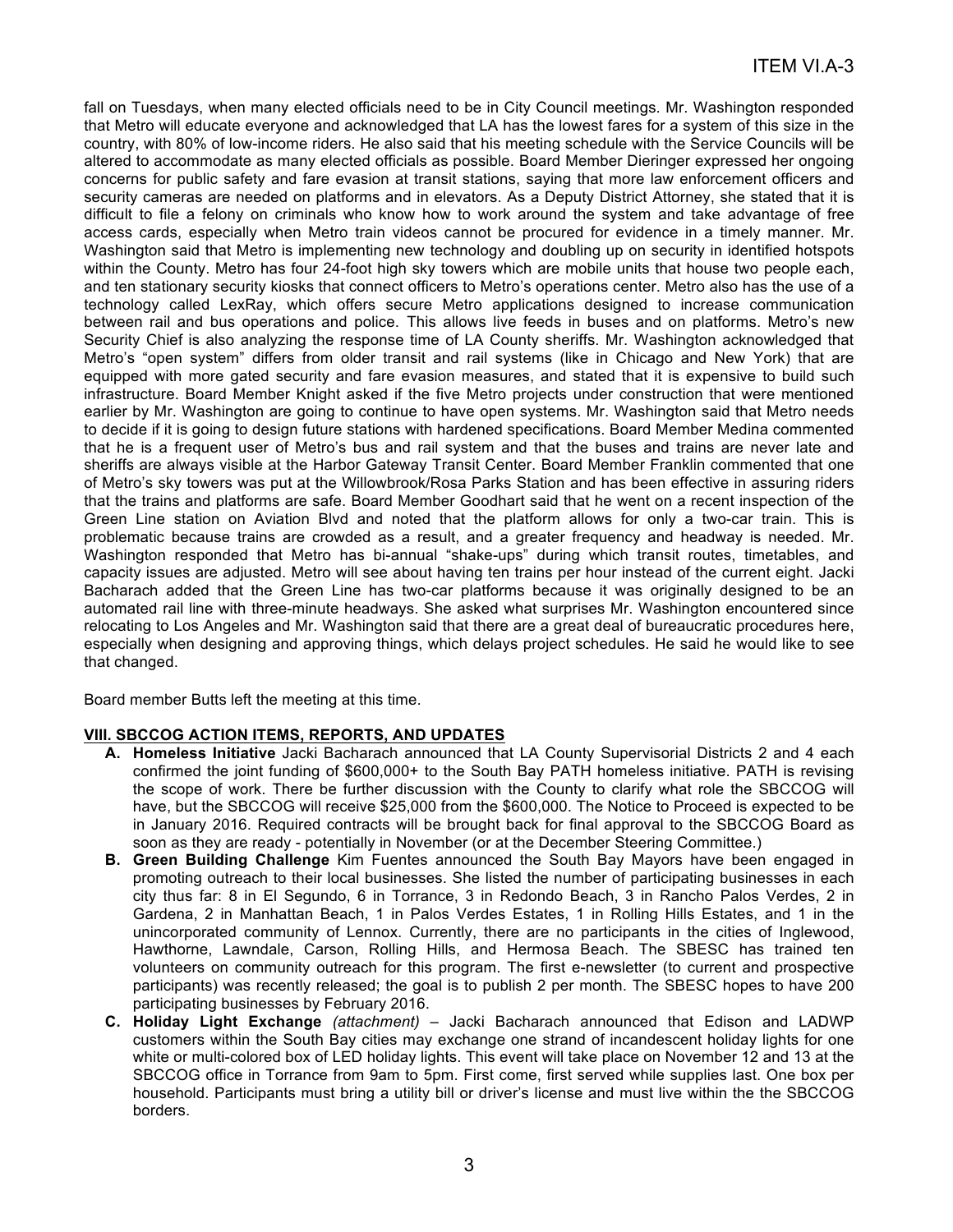- **D. Volunteer Reception** *(attachment)* Ms. Bacharach announced that prior to the November 19 Board meeting, the SBCCOG's Annual Reception dinner to thank the SBESC Volunteers will be held in the large conference room of the SBCCOG office at 4:30pm. All are welcome to attend.
- **E. General Assembly** Ms. Bacharach reported that the SBCCOG is in the process of procuring additional speakers, exhibitors/demonstrations, and sponsors.

## **IX. TRANSPORTATION REPORTS**

- **A. Metro Board Report**  Mike Bohlke had nothing to report as Phil Washington had already reported action that the Metro Board had taken.
- **B. South Bay Service Council Report -** Board Member Franklin reported that the Service Council considered the summary of comments from the public hearing held in September regarding modifications to the Silver Line being extended to San Pedro. The Service Council was given a Metro staff report on the findings from the public hearing, which was well received.
- **C. South Bay Measure R Highway Program**, **South Bay Highway Program Policies for the 2016-2017 Metro Budget Request** *(attachment)* – **Ratified Steering Committee Action –** Jacki Bacharach explained that the Board was being asked to ratify the Steering Committee's time-sensitive approval of ten South Bay Measure R Highway Program policies on October 12, and that the policies will be used to develop our list of projects for funding for the FY 16-17 Metro Budget Request. Steve Lantz explained that for the first time since the SBHP program began, the number of projects requested by lead agencies for Measure R South Bay Highway Program funding exceeds the amount of Measure R funding that has been allocated by Metro for next six years. In this new planning and funding environment, it is important for the SBCCOG to establish priorities for the SBCCOG's SBHP and make choices for the funding recommendation to Metro. The policies that the Steering Committee approved on October 12 included: required information for new project requests, project eligibility, program goals, clarification of project phases, reimbursements to lead agencies, an appeal process, and a process for preparing Metro Budget Requests. Most significant was the policy that focused on the total cost of a project and the SBHP share of cost reimbursements for core project elements: feasibility studies will be reimbursed at 100% to a maximum of \$200,000; projects less than \$2 million will be reimbursed at 100%; for projects between \$2 and \$10 million, a non-SBHP match is required - the lead agency will have to commit to finding the local match with the SBCCOG's assistance, while the SBHP funding share is limited to 80% of total project costs; for projects more than \$10 million, a non-SBHP match is required - the SBCCOG has a SBHP program goal to limit the SBHP share of eligible project costs to 50%. An appeal process is available for a lead agency to seek a SBCCOG match greater than 50%. Requests for SBHP matching funds to exceed 80% of eligible project costs will not be considered and the SBHP funding share will be calculated using the total cost of the project. Board Member Knight asked if there will be any restrictions on matching funds that are derived from another grant and Mr. Lantz no. He also clarified that the lead agency does not need to *provide* the local match, but *identify* the source (i.e.: state or federal) of the local match and *procure* it. Board Member Fuentes stated that the City of El Segundo, which submitted a new request for a project exceeding \$10 million, does not agree with the matching funds policy for the projects over \$10 million. She said that it would be a daunting responsibility for a small city to identify and procure such a large local match that would be needed if the SBHP only funded 50% of the project. She also added that the City's new request over \$10 million on Park Place is not a vanity project, but would serve a high number of aerospace employees. Board Member Fangary, who represents the City of Hermosa Beach, which also requested a new project over \$10 million, said that the limitation of funding a project up to 50% is unreasonable. He added that cities adjacent to El Segundo and Hermosa Beach would benefit from these new project requests, but only the Cities of El Segundo and Hermosa Beach are burdened with the financial responsibility of finding a local match. Steve Lantz emphasized that the SBHP loses leverage for additional funds if it funds 80% of every project request over \$10 million. Ms. Bacharach and Board Member Horvath both stated that Caltrans needs to take a more vested interest in South Bay Measure R projects on state highways. Board Member Medina suggested that neighboring cities approach large projects as *regional* projects instead of the same effort being led by one lead agency, since the premise of a COG is cities working together to obtain the same goal. Board Member Knight added that the City of Rancho Palos Verdes is working with the City of LA on a joint Measure R feasibility study and it is working well. Steve Lantz said that once the Board ratifies these policies, the official FY 16-17 Metro budget request will be brought to the Board for final approval in November. **Weideman and Medina moved to ratify the policy as submitted. Fuentes opposed.**

#### **X. BOARD MEMBER ANNOUNCEMENTS**

• **Medina:** The Gardena Elks Lodge is hosting its second annual Veterans Day breakfast to which all veterans are admitted free on November 8 from 9-11am. Veteran identification is needed.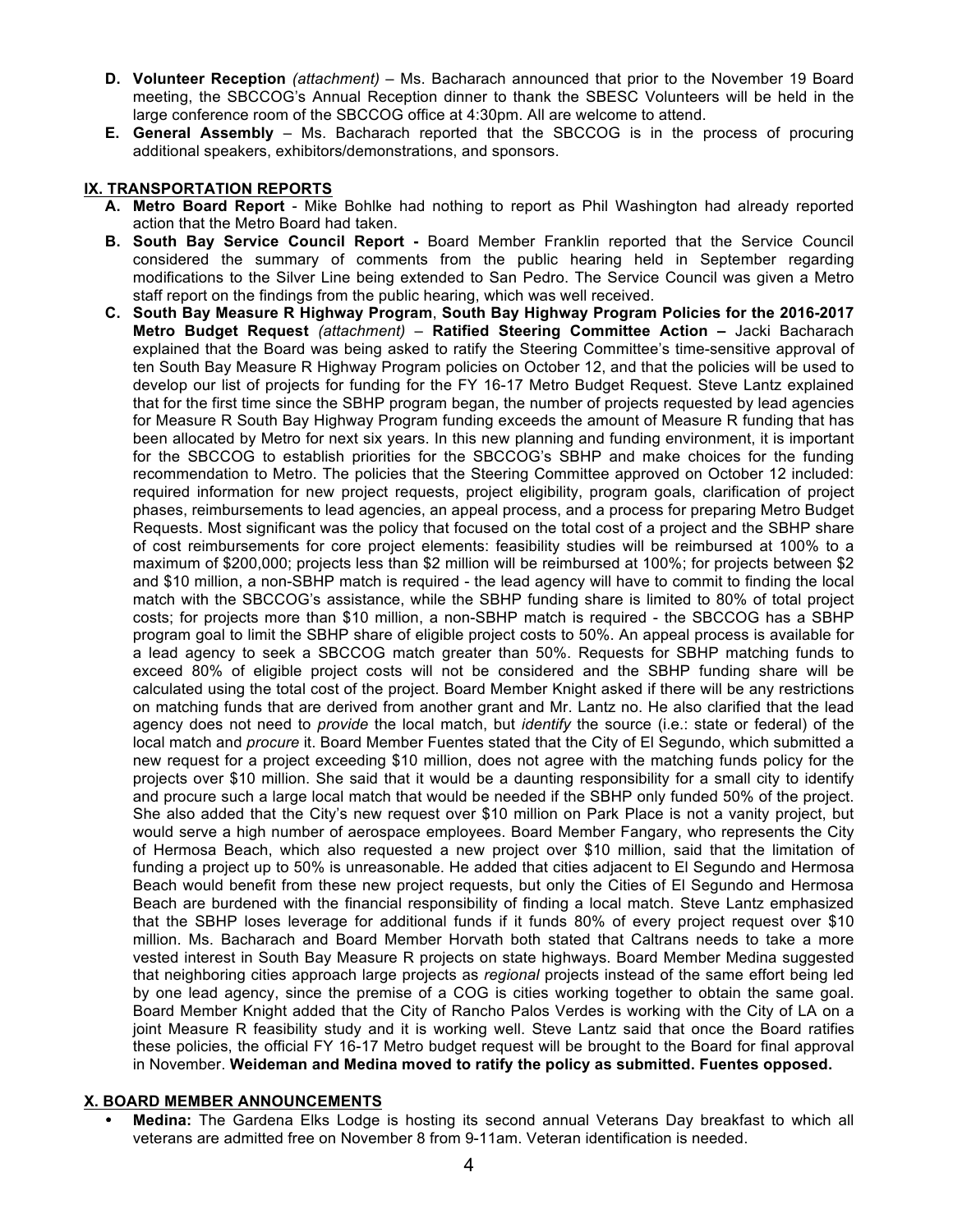- **Medina:** Board Member Buscaino's office and PATH are to be commended for completing a homeless housing project of 79 studio and one-bedroom apartments at a four-story building called Vermont Villas on Vermont Ave. More units are to be built at 163<sup>rd</sup> St and Vermont Ave.
- **Buscaino:** Permanent supportive housing is vital for the homeless community. 1,300 people attended a homeless event that was held in San Pedro in September. He is glad to hear about the LA County Supervisors supporting PATH's partnership with the SBCCOG and proposed forming and chairing a Homeless Committee under the SBCCOG. Jacki Bacharach said that such a committee needs to be formed but if it were to be considered a *committee* that would require a quorum of four elected officials. Referring to the group as a *working group* would be a way to get around that technicality. Board Member Fangary announced that four deaths of the homeless in Hermosa Beach have occurred recently, and that he would like to be involved in whatever Homeless Working Group or efforts the SBCCOG creates.
- **Buscaino:** The SBCCOG has been trying to achieve an energy efficiency partnership with LADWP and today LADWP committed to a one-year \$30,000 contract with the SBCCOG.
- **Franklin:** The City of Inglewood held a groundbreaking ceremony for the \$33 million dollar project to resurface Century Blvd. from Van Ness on the East and to La Cienega on the West. Construction is scheduled to start next month and the project is to be completed in 30 months.
- **Fuentes:** There will be a free adult CPR training on November at 8:00 am at El Segundo High School. Registration forms can be found on the City's website.
- **Bacharach:** The SBCCOG has two extra tickets for the CSUDH South Bay Economic Forecast on October 30 at 7:00am. Anyone interested in attending should let Ms. Bacharach know.
- **Bacharach:** Assemblyman O'Donnell will tour the Southern California Regional Occupational Center at 4:15pm on November 4. Those interested in joining should let Ms. Bacharach know.
- **Bacharach:** She participated in a Metropolitan Water District of Southern California field trip to the Central Valley and visited an almond processing plant, reservoir, and desalination plant to see how all of these facilities conserve water and hear from farmers on their perspective of the drought.
- Investing in Place, a non-profit organization that is tasked with reaching out to stakeholders as Metro begins its LRTP update and considers a fourth County Sales Tax ballot measure for 2016, will be holding its first COG Forum on November 16 in Downtown LA. South Bay elected officials are encouraged to attend.

# **XI. AGENCY REPORTS**

- **A. League of California Cities & LA Division Legislative Committee** Jeff Kiernan reported that the Senate Transportation Housing Committee held an informational hearing at LA City hall this afternoon, where topics such as the Right to Rest Act and sleeping in cars were discussed. The League will create a homeless working group as well. Mr. Kiernan said that he spoke about the Fix Our Roads campaign at an event that Mayor Garcetti hosted. More cities are needed to pass the campaign's seven principles and Mr. Kiernan said that he would be happy to give a presentation on this to the Board. This League needs to increase support for Fix Our Roads so that the transportation conference committee puts forth a transportation funding proposal that will be sustainable for at least ten years. Last Tuesday, the League hosted a webinar on how cities need to prepare for the three new laws related to medical marijuana. He said that cities must now pass an ordinance to prohibit the delivery of medical marijuana within their jurisdictions. The League will host its 2015 Legislative Briefing Webinar on November 12 at 10am. Mr. Kiernan also reported that the resolution from the City of Rancho Palos Verdes regarding Edison's electric rates that was discussed at the League's Annual Conference was sent back to the League's Policy Committee for further development. The League Leaders Conference is approaching, and is the League's goal-planning session for the next year. Those who have issues they'd like the League to consider should let Mr. Kiernan know. Eight Policy Committee appointments are vacant and these require attending four meetings a year (two in Northern and two in Southern California.) Chair Gazeley announced that Board Member Goodhart is in line to be the League's incoming LA Division President in 2 years since he was just elected 2nd Vice President. Board Member Dieringer announced that the League's LA Division Legislative Committee discussed: the League's All Cities Holiday Reception, which will be held on December 3 in Long Beach; an LA County working group drafted legislation regarding the collecting of sharps and unused pharmaceuticals; on November 4, there will be a workshop regarding an ordinance on water conservation for landscaping (location to be determined).
- **B. South Coast Air Quality Management District** Board Member Mitchell submitted a written report from the CA Air Resources Board which was included in the Board packet. Board Member Buscaino reported that the Air Quality Management Plan is well under way, to be in place by summer of 2016. He encourages City Managers to work with AQMD to consider potential impacts that cities may face, as well